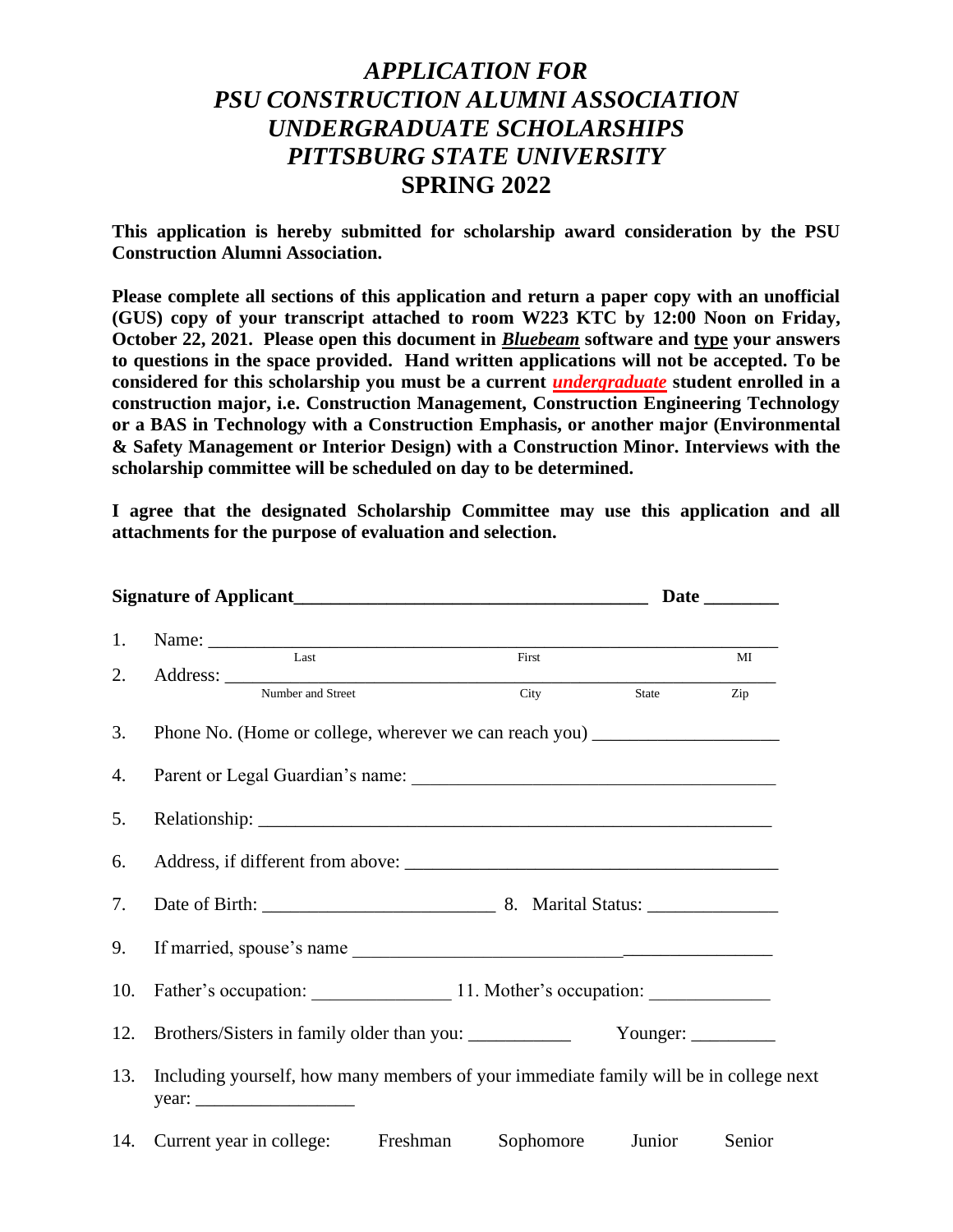- 15. In which program do you expect to earn your degree:
	- \_\_\_\_ Construction Management
	- \_\_\_\_ Construction Engineering Technology
	- **EXECUTE:** BAS in Technology with a Construction Emphasis
	- \_\_\_\_ Environmental & Safety Management with a Construction Minor
	- \_\_\_\_ Interior Design with a Construction Minor

16. When do you expect to finish your degree  $(Mo/Yr)$ ?

- 17. What is your current overall GPA? \_\_\_\_\_\_\_\_\_\_\_\_\_\_\_\_\_\_\_\_
- 18. Give name of high schools, trade schools and/or universities you have attended.

| sheets, if necessary: | List below, full-time employment, summer employment or other part-time work. Explain<br>briefly your duties and responsibilities beginning with the most recent job. Add additional |  |
|-----------------------|-------------------------------------------------------------------------------------------------------------------------------------------------------------------------------------|--|
|                       |                                                                                                                                                                                     |  |
|                       |                                                                                                                                                                                     |  |
|                       |                                                                                                                                                                                     |  |
|                       | Supervisor Phone No.                                                                                                                                                                |  |
|                       | Duties                                                                                                                                                                              |  |
|                       |                                                                                                                                                                                     |  |
|                       | Employer                                                                                                                                                                            |  |
|                       |                                                                                                                                                                                     |  |
|                       |                                                                                                                                                                                     |  |
|                       | Duties                                                                                                                                                                              |  |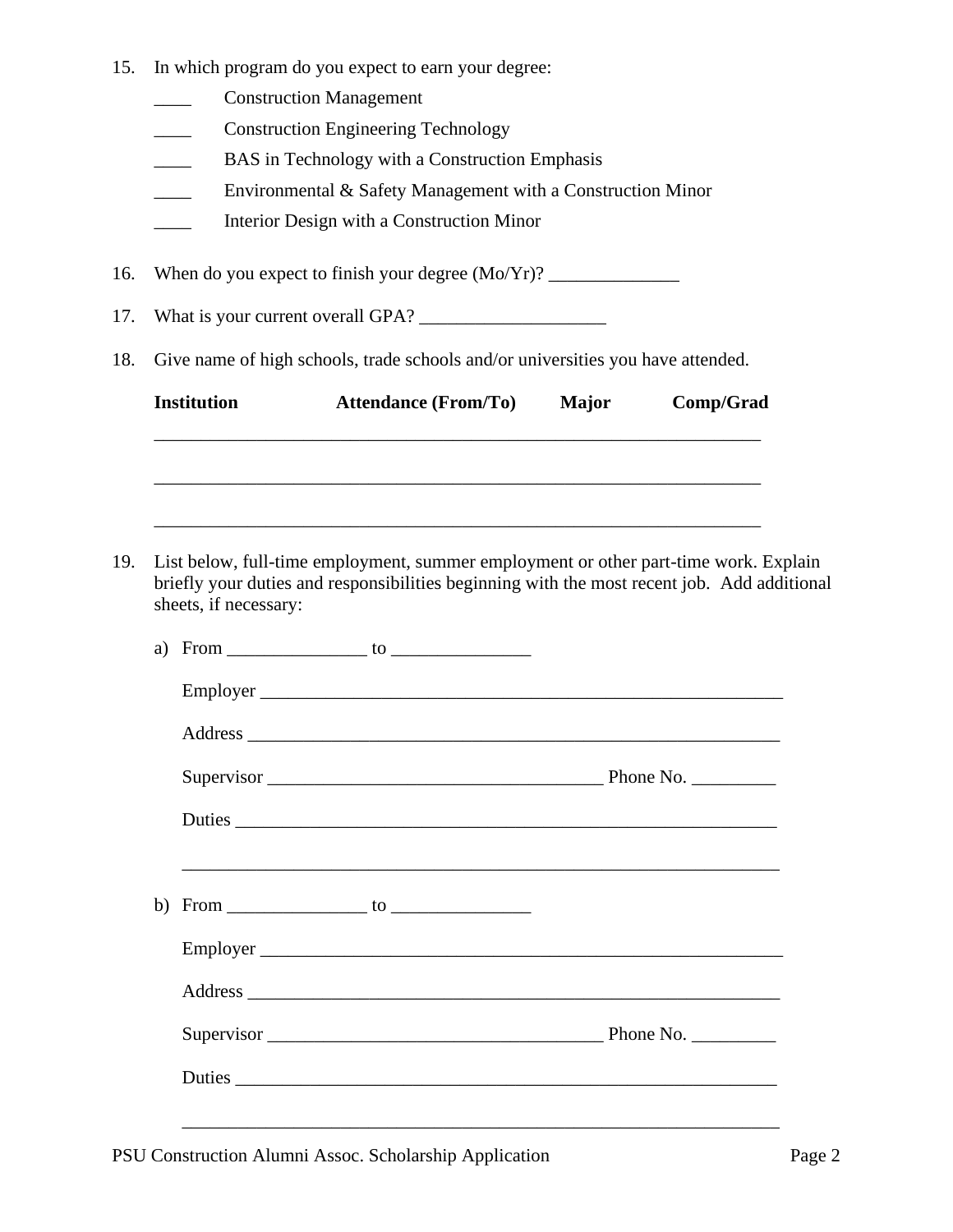20. Sources for funding for college expenses:

|     | <b>SOURCE</b>                                                                                                                           | <b>PERCENTAGE</b> |  |  |  |  |
|-----|-----------------------------------------------------------------------------------------------------------------------------------------|-------------------|--|--|--|--|
|     | 1. Earned from work                                                                                                                     |                   |  |  |  |  |
|     | 2. From parents/guardians                                                                                                               |                   |  |  |  |  |
|     | 3. From loans                                                                                                                           |                   |  |  |  |  |
|     | 4. From scholarships                                                                                                                    |                   |  |  |  |  |
|     |                                                                                                                                         |                   |  |  |  |  |
|     | <b>TOTAL</b>                                                                                                                            | 100%              |  |  |  |  |
| 21. | What were your outside interests in high school? College? Indicate elected offices held, if<br>any. Add additional sheets as necessary. |                   |  |  |  |  |
|     | Student organizations:<br>a.                                                                                                            |                   |  |  |  |  |

b. Community service activities (Boy Scouts, etc.) \_\_\_\_\_\_\_\_\_\_\_\_\_\_\_\_\_\_\_\_\_\_\_\_\_\_\_\_\_

c. Athletics (basketball, softball, etc.) \_\_\_\_\_\_\_\_\_\_\_\_\_\_\_\_\_\_\_\_\_\_\_\_\_\_\_\_\_\_\_\_\_\_\_\_

d. Other

e. What are your hobbies and outside interests? \_\_\_\_\_\_\_\_\_\_\_\_\_\_\_\_\_\_\_\_\_\_\_\_\_\_\_\_\_\_\_\_

f. What honors, awards, prizes or distinctions have you received? \_\_\_\_\_\_\_\_\_\_\_\_\_

22. Write a short essay on your most important extra-curricular activity *using only the space provided*. Indicate what you feel has been your most important contribution to it and what your participation in it has meant to you as an individual.

\_\_\_\_\_\_\_\_\_\_\_\_\_\_\_\_\_\_\_\_\_\_\_\_\_\_\_\_\_\_\_\_\_\_\_\_\_\_\_\_\_\_\_\_\_\_\_\_\_\_\_\_\_\_\_\_\_\_\_\_\_\_\_\_